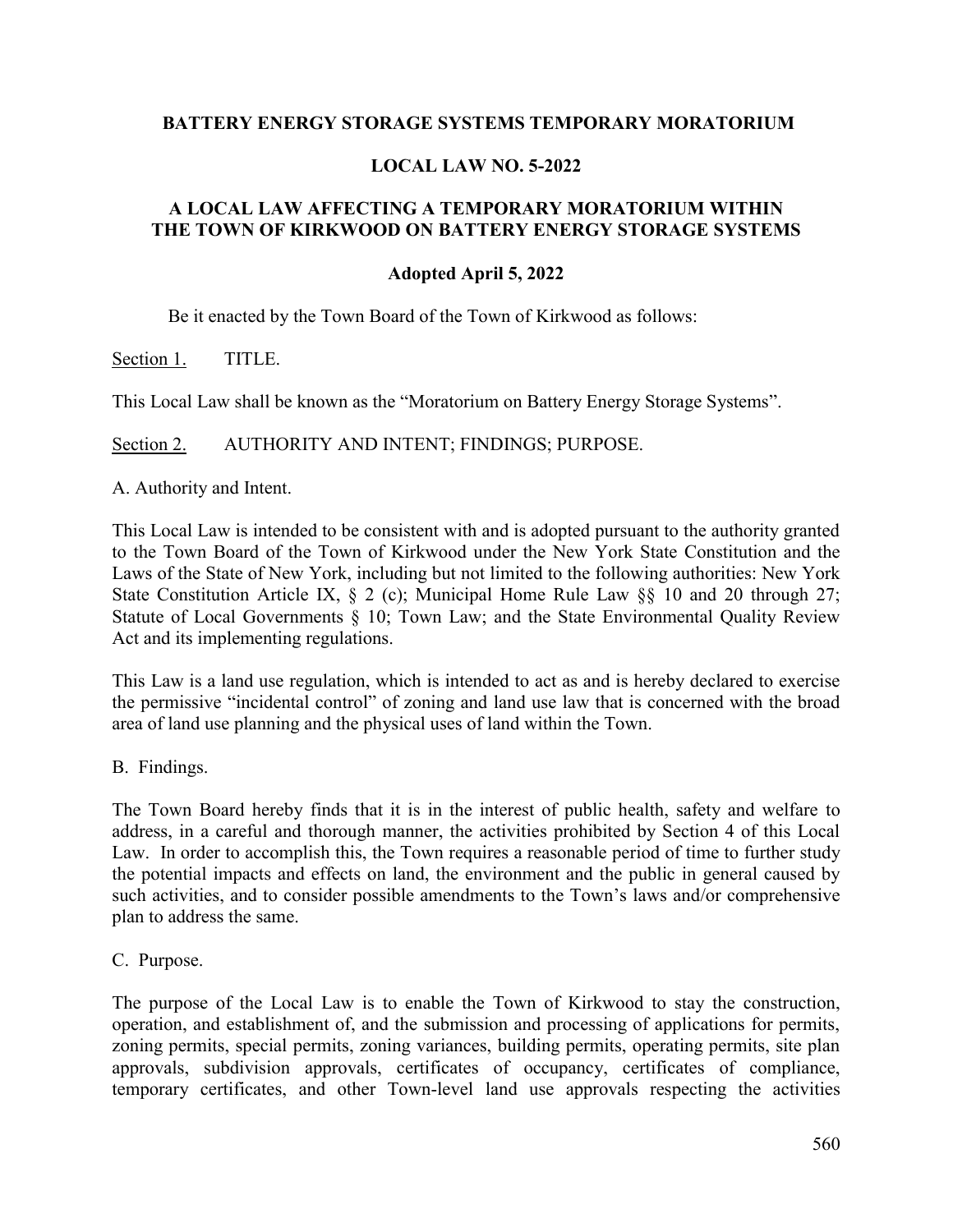prohibited by Section 4 of this Local Law, for a reasonable time, so as to allow the Town time to study the potential impacts, effects, and possible controls over such activities and to consider possible amendments to the Town's laws and/or comprehensive plan to address the same. The Town Board finds that a moratorium of six (6) months duration, coupled with an "unnecessary hardship" variance procedure and a provision for the "grandfathering" of legal, pre-existing nonconforming uses, will achieve an appropriate balance of interests between (i) the need to safeguard public health, safety and welfare, as well as the character and other resources of the Town of Kirkwood; and (ii) the rights of individual property owners.

Section 3. DEFINITIONS.

For purposes of this Local Law, the following terms shall have the meanings respectively set forth below:

BATTERY(IES): A single cell or a group of cells connected together electrically in series, in parallel, or a combination of both, which can charge, discharge, and store energy electrochemically. For the purposes of this law, batteries utilized in consumer products are excluded from these requirements.

BATTERY ENERGY STORAGE SYSTEM: One or more devices, assembled together, capable of storing energy in order to supply electrical energy at a future time, not to include a stand-alone 12-volt car battery or an electric motor vehicle. A battery energy storage system is classified as a Tier 1 or Tier 2 Battery Energy Storage System as follows:

A. Tier 1 Battery Energy Storage Systems have an aggregate energy capacity less than or equal to 600kWh and, if in a room or enclosed area, consist of only a single energy storage system technology.

B. Tier 2 Battery Energy Storage Systems have an aggregate energy capacity greater than 600kWh or are comprised of more than one storage battery technology in a room or enclosed area.

PERSON --- Any individual, public or private corporation for profit or not for profit, association, partnership, limited liability company, limited liability partnership, firm, trust, estate, and any other legal entity whatsoever which is recognized by law as the subject of rights and duties.

TOWN --- The Town of Kirkwood, Broome County, New York.

TOWN BOARD --- The Town Board of the Town of Kirkwood.

## Section 4. MORATORIUM AND PROHIBITION.

A. From and after the effective date of this Local Law, no application for a permit, zoning permit, special permit, zoning variance (except as contemplated by Section 7 of this Law), building permit, site plan approval, subdivision approval or any other Town-level approval shall be accepted, processed, approved, approved conditionally, or issued for the construction,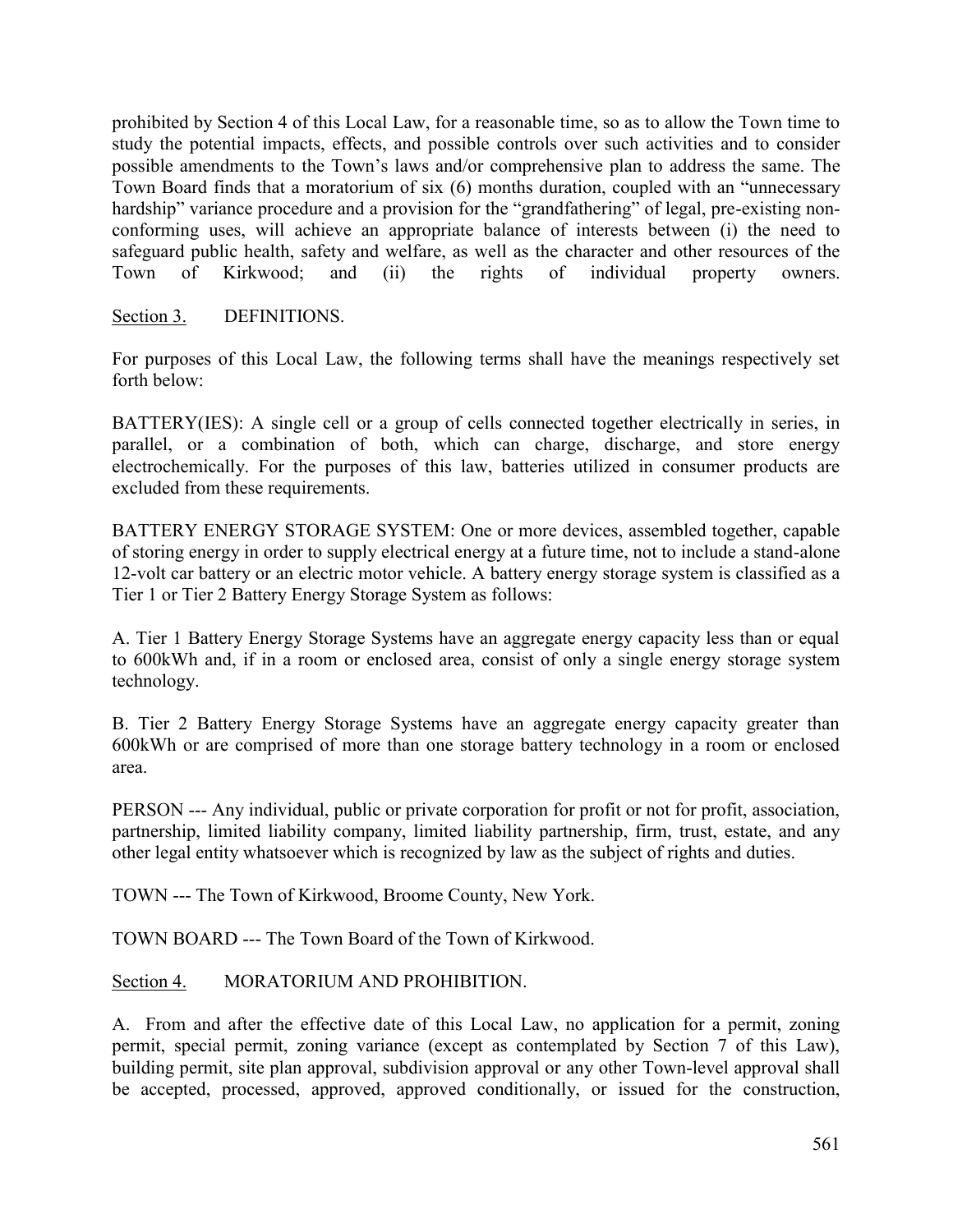establishment, use or operation upon any land, body of water, building or other structure located within the Town any Battery Energy Storage System.

B. From and after the effective date of this Local Law, no Person shall use, cause, or permit to be used, any land, body of water, building or other structure located within the Town for any Battery Energy Storage System.

C. This moratorium and prohibition shall be in effect beginning on the effective date of this Local Law and shall expire on the earlier of (i) that date which is six (6) months after said effective date, or (ii) the effective date of a duly enacted repeal of this Local Law.

D. This moratorium and prohibition shall apply to all real property within the Town.

E. Under no circumstances shall the failure of the Town Board or the Town Code Enforcement Officer to take any action upon any application for a permit, zoning permit, special permit, zoning variance, building permit, site plan approval, subdivision approval, or other Town-level approval constitute an approval by default or an approval by virtue of expiration of time to respond to such application.

# Section 5. PENALTIES.

A. Compliance Orders. The Code Enforcement Officer is authorized to order, in writing, the remedying of any condition or activity found to exist in violation of this Local Law. If the condition or activity is not remedied after the issuance of a compliance order, then an appearance ticket may be issued as provided hereinafter.

[B.](http://ecode360.com/?custId=MA2200&guid=9286251&j=23) Appearance Tickets. The Code Enforcement Officer is authorized to issue appearance tickets for any violation of this Local Law. Any person who violates any provision of this Local Law shall be deemed guilty of a violation and, upon conviction thereof, shall be subject to a fine of not more than \$250 or to imprisonment for not more than 15 days, or both such fine and imprisonment. Each week's continued violation shall constitute a separate, additional violation.

C. Civil Penalty. In addition to those penalties prescribed herein, any person who violates any provision of this Local Law shall be liable to a civil penalty of not more than \$2,500 for each day or part thereof during which such violation continues. The civil penalties provided by this section shall be recoverable in a civil action instituted in the name of the Town of Kirkwood.

D. Injunctive Relief. An action or proceeding may be instituted in the name of the Town of Kirkwood, in a court of competent jurisdiction, to prevent, restrain, enjoin, correct, or abate any violation of, or to enforce, any provision of this Local Law. No action or proceeding described in this subdivision shall be commenced without the appropriate authorization from the Town Board.

E. Remedies Not Exclusive. No remedy or penalty specified in this section shall be the exclusive remedy or penalty available to address any violation of this Local Law. Any remedy or penalty specified in this section and/or any other remedy or penalty provided by law, may be pursued at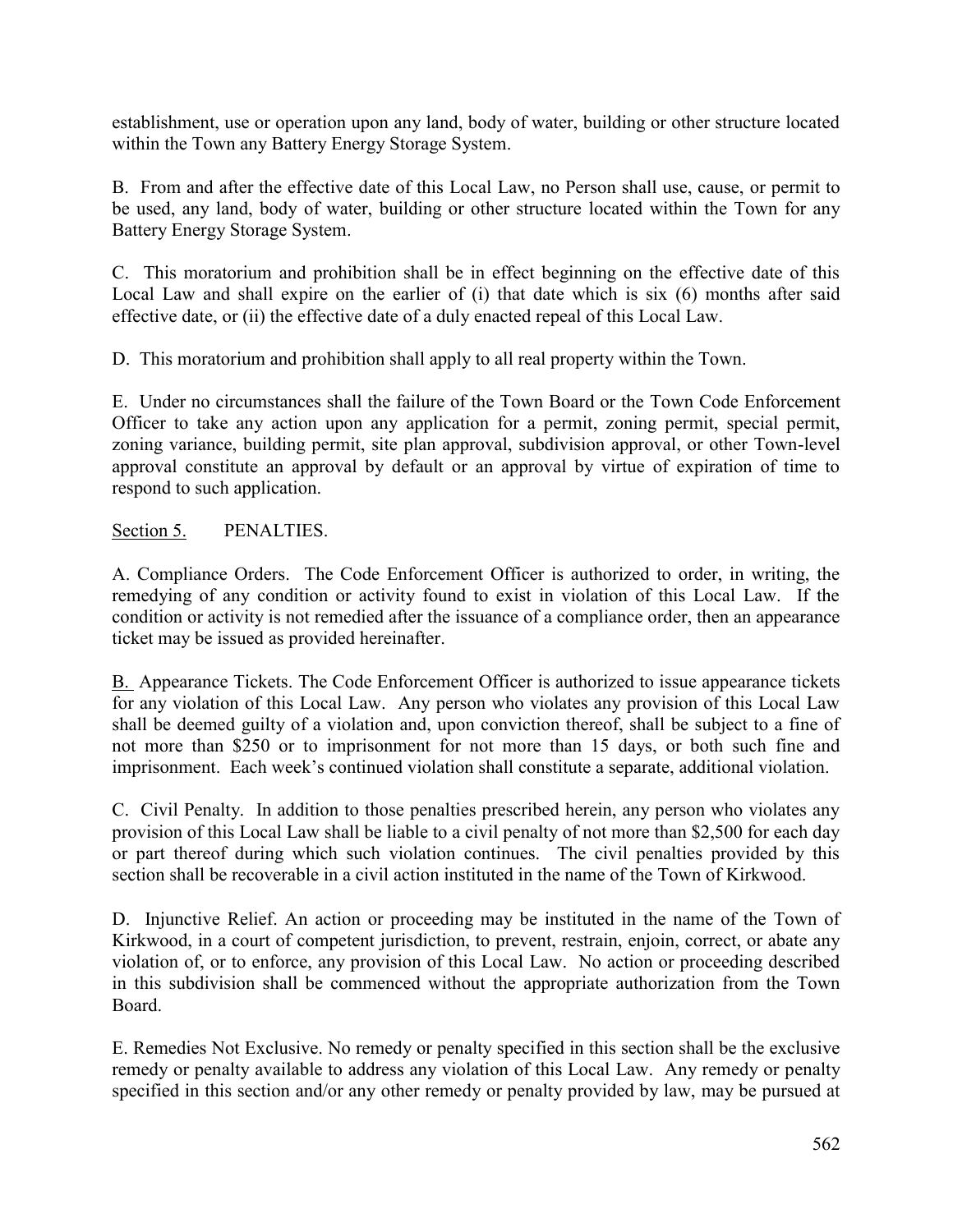any time, whether prior to, simultaneously with, or after the pursuit of any other remedy or penalty specified in this section. In addition to the above-provided remedies, the Town Board may also seek reimbursement to the Town for costs incurred by the Town in identifying and remedying each violation, including but not limited to, reasonable attorney's fees.

# Section 6. GRANDFATHERING OF LEGAL, PRE-EXISTING NON-CONFORMING USE.

Notwithstanding any provision hereof to the contrary, any Battery Energy Storage System in the Town that have been duly approved as of the effective date of this Local Law, which are being operated in accordance with all applicable laws and regulations and in compliance with all valid permits required to be issued by the New York State Department of Environmental Conservation ("DEC") and all other federal, state and local regulating agencies, shall be considered a preexisting, non-conforming use and shall be allowed to continue, subject, however, to the provisions of this Section.

Any expansion of a lawful, pre-existing nonconforming use shall not be grandfathered under this Section, and instead shall in all respects be prohibited as contemplated by Section 4 hereof. "Grandfathered" and lawful pre-existing uses neither have nor possess any right to expand such non-conforming use, whether above or below ground, and no such right shall be deemed, construed, or implied to exist.

# Section 7. HARDSHIP USE VARIANCE.

The Zoning Board of Appeals is hereby authorized to accept and review (after public notice and hearing and in accordance with the requirements of law and of this Local Law) requests for a hardship use variance from application of the provisions of this Local Law by any Person aggrieved hereby.

No such use variance shall be granted without a showing by the applicant that applicable regulations and restrictions have caused unnecessary hardship. In order to prove such unnecessary hardship the applicant shall demonstrate that for each and every permitted use under the zoning regulations for the particular district where the property is located: (i) the applicant cannot realize a reasonable return, provided that lack of return is substantial as demonstrated by competent financial evidence; (ii) that the alleged hardship relating to the property in question is unique, and does not apply to a substantial portion of the district or neighborhood; (iii) that the requested use variance, if granted, will not alter the essential character of the neighborhood; and (iv) that the alleged hardship has not been self-created.

In the event a hardship use variance from the provisions of this Local Law is granted to the applicant, the applicant shall be required to comply with all provisions of the Town's then applicable land use laws and other laws and regulations. The Zoning Board, in the granting of a hardship use variance, shall grant the minimum variance that it shall deem necessary and adequate to address the unnecessary hardship proved by the applicant, and at the same time preserve and protect the character of the neighborhood and the health, safety and welfare of the community.